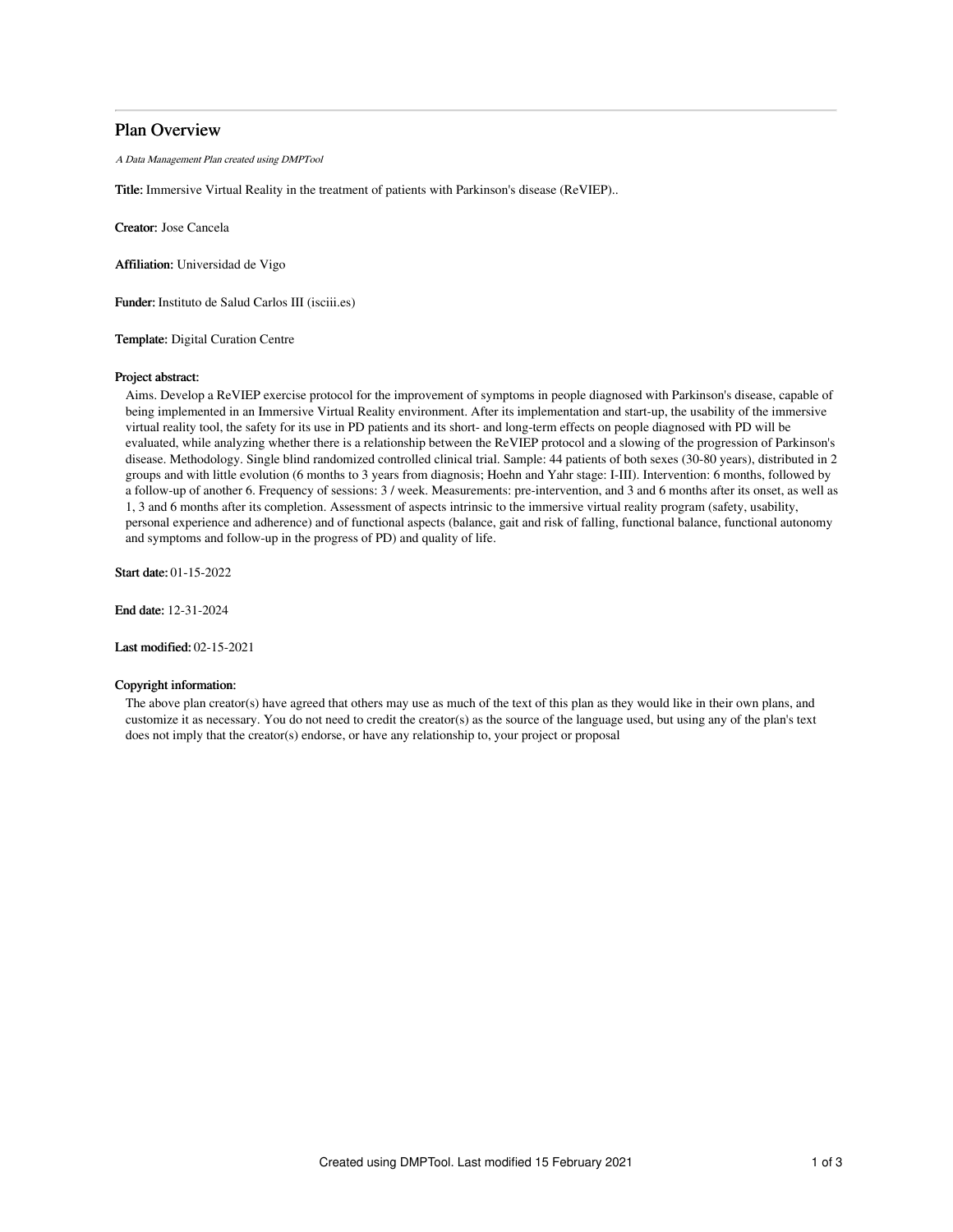# Immersive Virtual Reality in the treatment of patients with Parkinson's disease (ReVIEP)..

# Data Collection

### What data will you collect or create?

The data that will be used in this project are characterized by having a quantitative and qualitative typology. Obtaining them will be carried out through: 1. Questionnaire of socio-demographic characteristics of the patients: From the clinical information that each association / neurologist has about their patients, an "ad hoc" record sheet will be created that It will include data on: age, gender, academic level, socio-economic level, as well as a clinical anamnesis of the same (pathologies, symptoms and associated pharmacology). 2. Aspects intrinsic to the immersive Virtual Reality program: Safety: evaluated using the Simulator Sickness Questionnaire; Usability: evaluated using the System Usability Scale; Personal Experience: evaluated by Game Experience Questionnaire-post-game; Adherence to the program: An ad hoc registration sheet will be made. 3. Functional and quality of life aspects: Balance, gait and risk of falling: using the Tinetti Test; Functional balance: through the "Five Times Sit to Stand test-FTSTS; Functional autonomy: through the Timed Up and Go test with the WIVA application; Symptomatology and Follow-up in the advance of Parkinson's disease: through the MDS-Unified Parkinson's Disease Rating Scale (MDS-UPDRS); and Quality of Life: through the PDQ-39 questionnaire.

### How will the data be collected or created?

The data will be stored in a data file of the statistical program SPSS v25 and will be kept by the main researcher. The data will be stored until the publication of the relevant scientific contributions (congresses, articles, seminars). The data will be available to researchers, upon written request (email to IP: gfuentes@uvigo.es). After one year of the publication of scientific contributions, these data will be destroyed.

## Documentation and Metadata

### What documentation and metadata will accompany the data?

The database will be accompanied with labels that allow their interpretation. This information / documentation / metadata are in a folder old to the data where they will be unofficial.

### Ethics and Legal Compliance

#### How will you manage any ethical issues?

This project will be developed following the ethical principles for medical research on human subjects, the Declaration of Helsinki, and will guarantee compliance with all the provisions established in Organic Law 3/2018, on Protection of Personal Data and Guarantee of Digital Rights (Law Organic 3/2018, of May 25), according to which the data will be kept strictly confidential, as well as the results of the tests carried out. The research team will send the present project to the Autonomous Committee of Research Ethics of Galicia (CAEI) for its approval or, failing that, make any methodological corrections it deems appropriate. In this request an informed consent will be collected, which will reflect all the procedures required based on the regulations and applicable agreements for this field of research. Once we have the approval of the same, the design of the investigation will be registered in the U.S. National Library Medicine: https://www.clinicaltrials.gov/

# How will you manage copyright and Intellectual Property Rights (IP/IPR) issues?

The owner of the data is the research group that will develop the project and the scientific institution Galicia Sur Health Research Institute (IIS Galicia Sur). Sergas-UVIGO, to which they belong. The data must be requested from the IP of the project, in writing indicating the purpose of your request. No restrictions will be placed on the use of the data.

#### Storage and Backup

# How will the data be stored and backed up during the research?

The servers of the Galicia Sur Health Research Institute (IIS Galicia Sur). Sergas-UVIGO, feel sufficient capacity to store them, so no additional charges will be included. The project IP will be responsible for their backup, recovery and destruction. The data will be recovered from the primary information collection tools used at the different moments of the evaluation.

### How will you manage access and security?

The data will always be anonymized in the database and the only person who will have the identification codes will be the IP of the project. Access will be controlled by registration of request via email. Collaborators will not be able to access the database, the only authorized person will be the IP. In our case, the collaborators will be in charge of collecting the primary data, but the transfer to the database will be carried out by the IP, who is responsible at all times for the project data.

## Selection and Preservation

#### Which data are of long-term value and should be retained, shared, and/or preserved?

All data will be destroyed once a year has elapsed from the publication of results. All data will be destroyed. The data obtained will be used to communicate to the different associations involved in Parkinson's disease and to make scientific articles to be disseminated among the scientific community.

#### What is the long-term preservation plan for the dataset?

The data will be stored on the server of Galicia Sur Health Research Institute (IIS Galicia Sur). Sergas-UVIGO, and access to them will be by request and authorization. Access to them will have no cost. No, there is no budget for data preparation and sharing